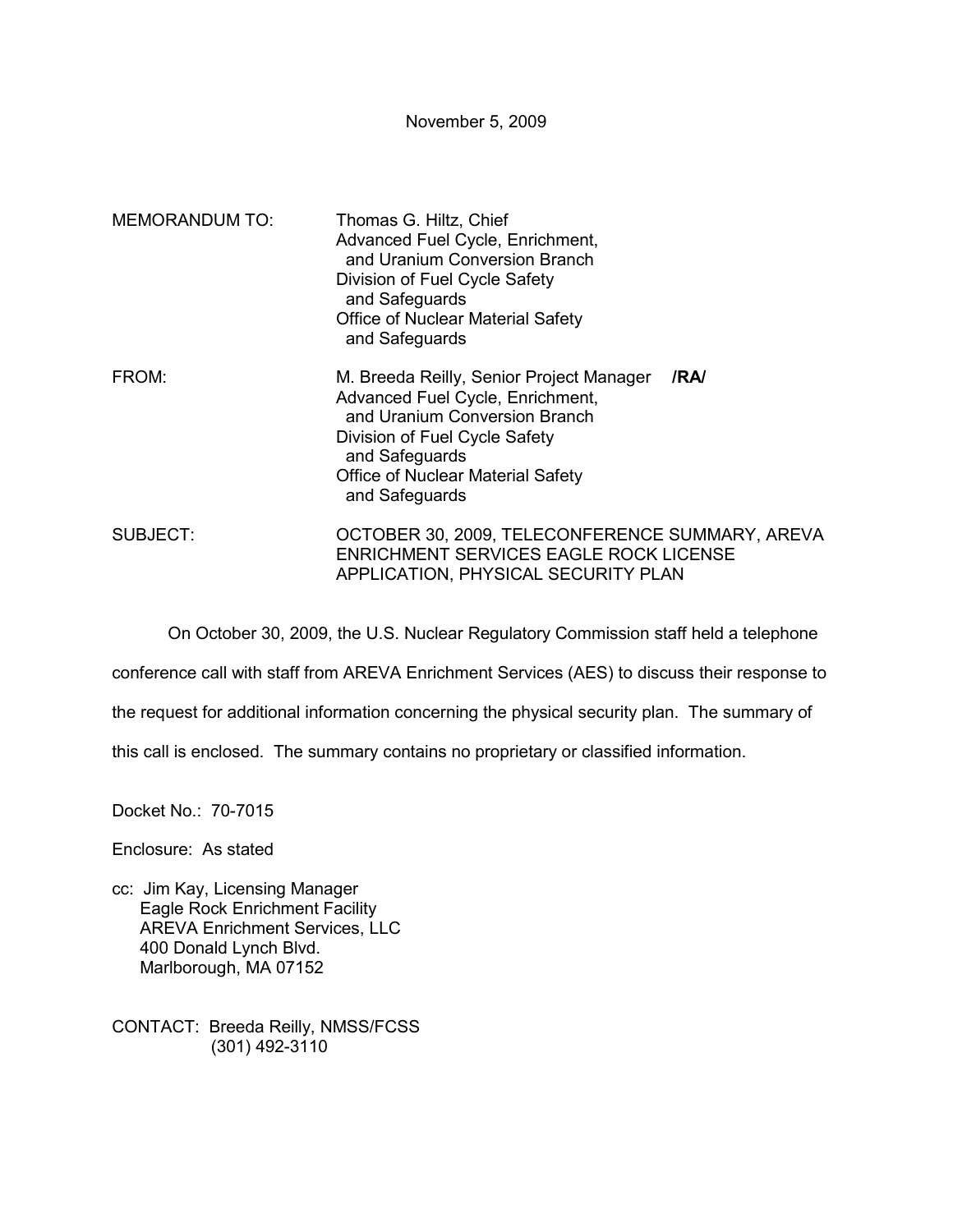| MEMORANDUM TO: | Thomas G. Hiltz, Chief<br>Advanced Fuel Cycle, Enrichment,<br>and Uranium Conversion Branch<br>Division of Fuel Cycle Safety<br>and Safeguards<br><b>Office of Nuclear Material Safety</b><br>and Safeguards                   |      |
|----------------|--------------------------------------------------------------------------------------------------------------------------------------------------------------------------------------------------------------------------------|------|
| FROM:          | M. Breeda Reilly, Senior Project Manager<br>Advanced Fuel Cycle, Enrichment,<br>and Uranium Conversion Branch<br>Division of Fuel Cycle Safety<br>and Safeguards<br><b>Office of Nuclear Material Safety</b><br>and Safeguards | /RA/ |
| SUBJECT:       | OCTOBER 30, 2009, TELEPHONE CALL SUMMARY, AREVA<br>ENRICHMENT SERVICES EAGLE ROCK LICENSE APPLICATION,<br>PHYSICAL SECURITY PLAN                                                                                               |      |

On October 30, 2009, the U.S. Nuclear Regulatory Commission staff held a telephone conference

call with staff from AREVA Enrichment Services (AES) to discuss their response to the request for

additional information concerning the physical security plan. The summary of this call is enclosed. The

summary contains no proprietary or classified information.

Docket No.: 70-7015

Enclosure: As stated

- cc: Jim Kay, Licensing Manager Eagle Rock Enrichment Facility AREVA Enrichment Services, LLC 400 Donald Lynch Blvd. Marlborough, MA 07152
- CONTACT: Breeda Reilly, NMSS/FCSS (301) 492-3110

| DISTRIBUTION:        |  |
|----------------------|--|
| <b>MBailey, FFLD</b> |  |
| RVirgilio, FMSE      |  |
| RTrojanowski, RII    |  |
| CTaylor, RII         |  |
| AFCB r/f             |  |

CSafford, OGC **DDorman, FCSS** YFaraz, FCSS<br>SLemont, FSME JWeil, OCA JHenson, RII

CSAITOR, OGC BRIGG, DUORMAN, FCSS PRAIZ, FCSS<br>SLemont, FSME JWeil, OCA JHenson, RII<br>DMcIntyre, OPA MWeber, NMSS DSeymour, RII DMcIntyre, OPA MWeber, NMSS<br>TGody, RII BWray, NSIR BWray, NSIR

## **ML093030534**

| <b>OFFICE</b>               | NMSS/AFCB      | NMSS/AFCB                                    | NMSS/AFCB |  |  |
|-----------------------------|----------------|----------------------------------------------|-----------|--|--|
| <b>NAME</b>                 | <b>BReilly</b> | <b>THristopoulos</b><br>/By. P. Jenifer for/ | THiltz    |  |  |
| <b>DATE</b>                 | 11/3/09        | 11/4/09                                      | 11/05/09  |  |  |
| <b>AFFICIAL BECABB CABY</b> |                |                                              |           |  |  |

## **OFFICIAL RECORD COPY**